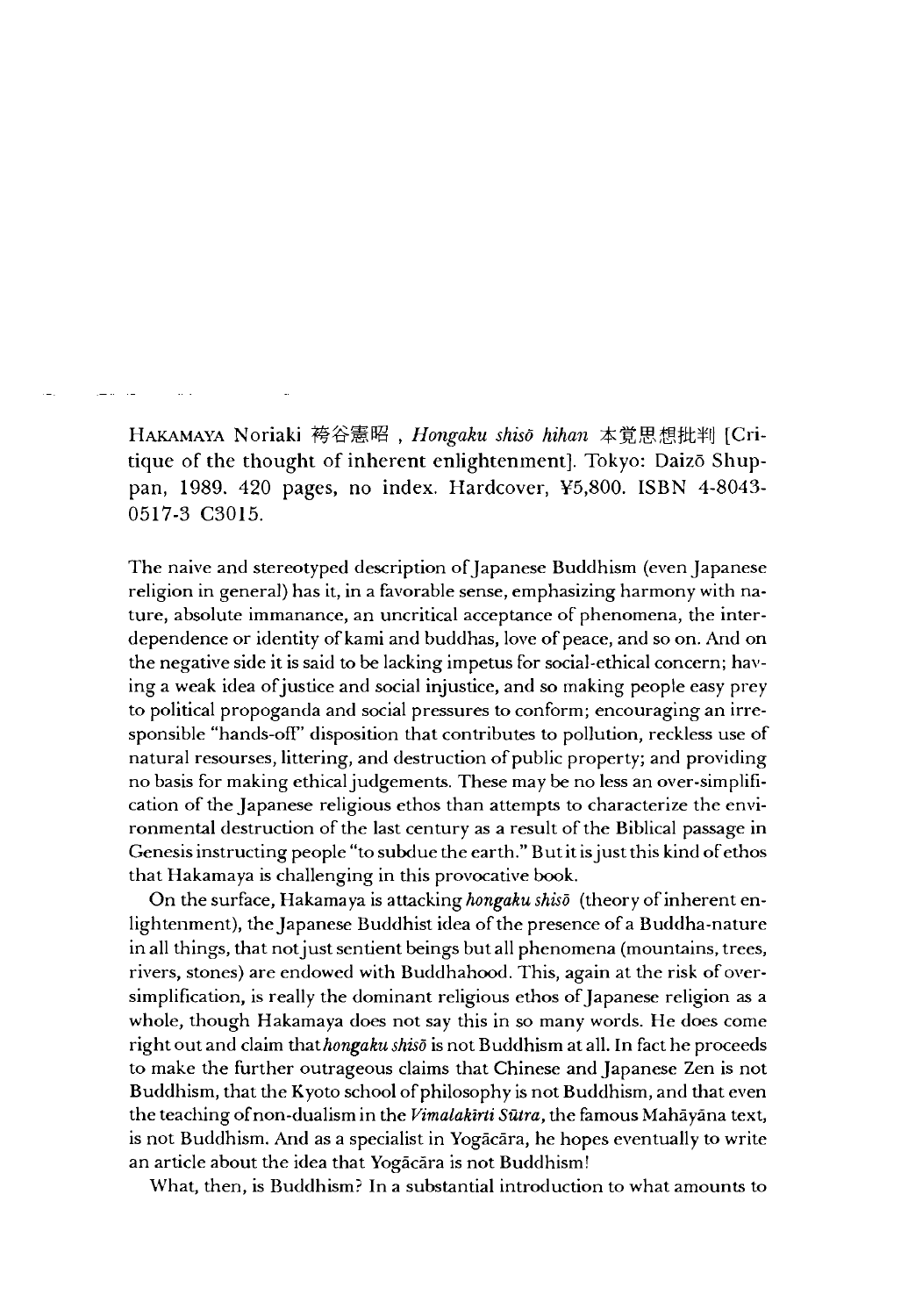a collection of his articles on this subject, Hakamaya lays out three defining characteristics of Buddhism as a rule by which to measure what is and what is not Buddhism (pp. 9-10):

- 1 .The basic teaching of the Buddha is the law of causation *(pratltyasamutpdda),* formulated in response to the Indian philosophy of a substantial atman. Any idea that implies an underlying substance (Hakamaya uses the word "topos" [basho 場所 ] and any philosophy that accepts a "topos" is called a "dhātu-vāda," following the lead of Matsumoto Shirō, who first used the term to criticize tathagatagarbha thought), such as the atman concept in India, the idea of "nature" 自然 in Chinese philosophy, or the "inherent enlightenment" idea in Japan, runs contrary to the basic Buddhist idea of causation.
- 2. The moral imperative of Buddhism is to act selflessly (anatman) to benefit others. Any religion that favors the self to the neglect of others contradicts Buddhism. The *hongaku shisō* idea that "grasses, trees, and land have all attained Buddhahood; that sentient and non-sentient beings are all endowed with the way of the Buddha," (or, in Hakamaya's words, "included in the substance of Buddha") leaves no room for this moral imperative.
- 3. Buddhism requires faith, words and the use of the intellect (wisdom) to choose the truth of *pralttya-samulpdda*. The Zen allergy against use of words is more Chinese than Buddhist; and the ineffability of "thusness" 真女ロ claimed in *hongaku shiso* leaves no room for words or faith.

The paradigm for these three characteristics, Hakamaya insists, is to be Found in the thought and enlightenment experience of the Buddha himself. Sakyamuni realized (Hakamaya prefers the word "chose") the truth of causation under the Bodhi tree, resisted the temptation to keep the truth and bliss of enlightenment to himself and instead shared it for the benefit of others, and preached his philosophy with words, appealing to people's intellect as well as their faith.

Although basically a collection of essays on this subject from the past few years, Hakamaya adds some additional comments at the end of each article to correct or expand some points in the articles. Otherwise the work appears as it was originally published. This helps to trace the development of Hakamaya's reasoning as he has struggled to work out what seems to have been an early inspiration. The articles are not limited to Buddhist doctrine; there are chapters on Motoori Norinaga's critique of Buddhism in the 18 th century (4 and 6), on the religious ethos which gave rise to discrimination in Japan (5), on Buddhism and the Japanese kami  $(8)$ , and thoughts against the idea of the unity of Confucianism, Taoism, and Buddhism (15). Aside from this, Hakamaya works mostly within the area of Buddhist studies, and the work is often highly technical, doctrinal, and textual. The chapters begin in the first section with an analysis of *sunyatd* (1)and continue with a critique of the *Awakening of Faith* (2), on